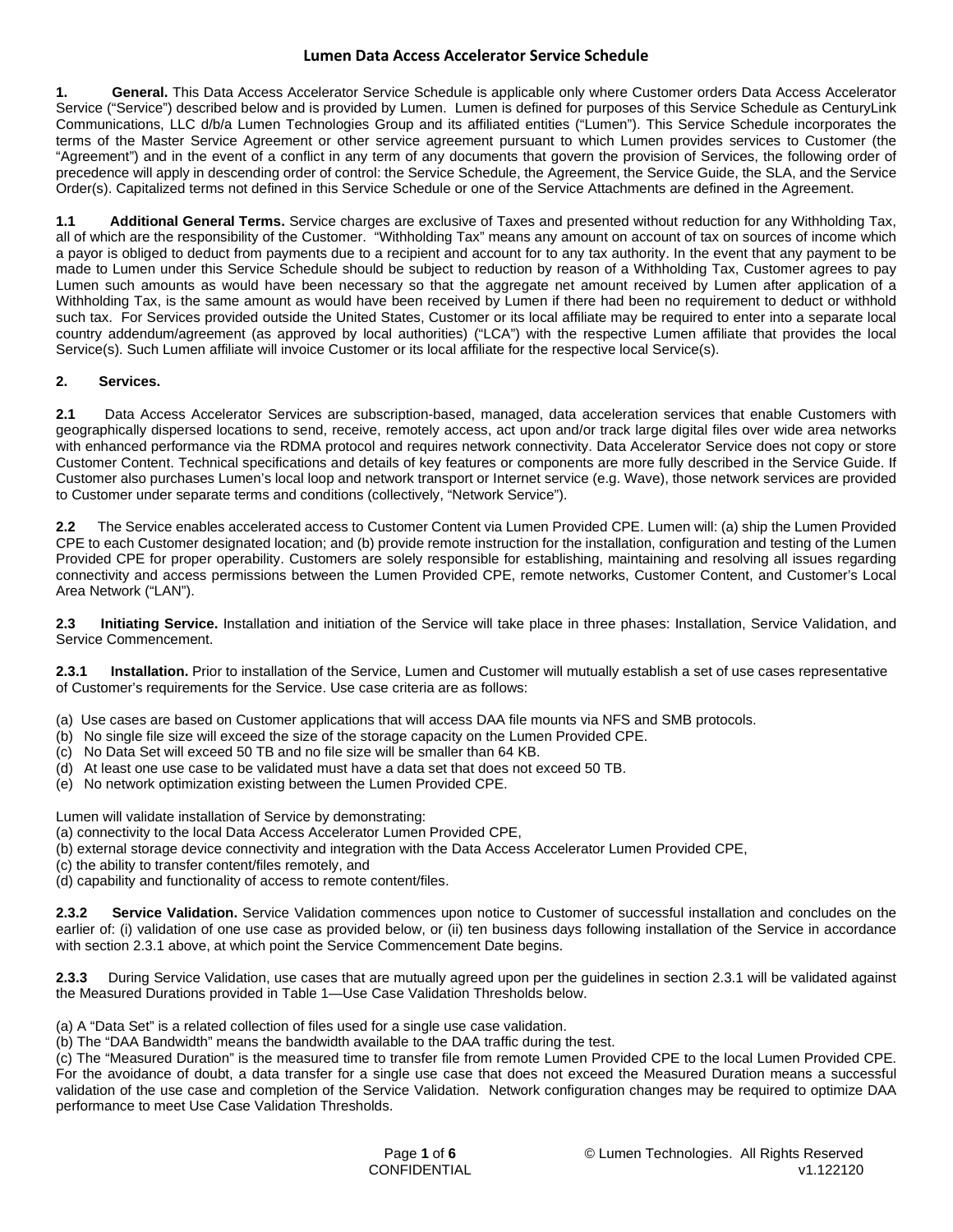| Data Set     | <b>DAA</b><br><b>Bandwidth</b> | <b>Measured</b><br><b>Duration</b> |  | Data Set    | <b>DAA</b><br><b>Bandwidth</b> | <b>Measured</b><br><b>Duration</b> |
|--------------|--------------------------------|------------------------------------|--|-------------|--------------------------------|------------------------------------|
| Up to 10 GB  | $1 +$ Gbps                     | 120 seconds                        |  | Up to 1 TB  | $1+$ Gbps                      | 3 hours                            |
|              | $10+$ Gbps                     | 10 seconds                         |  |             | $10+Gbps$                      | 20 minutes                         |
|              | $20+Gbps$                      | 5 seconds                          |  |             | $20+Gbps$                      | 8.5 Seconds                        |
| Up to 100 GB | 1+ Gbps                        | 20 minutes                         |  | Up to 10 TB | $10+$ Gbps                     | 3 hours                            |
|              | $10+$ Gbps                     | 2 minutes                          |  |             | $20+Gbps$                      | 100 minutes                        |
|              | $20+Gbps$                      | 1 minute                           |  |             |                                |                                    |

## **Table 1 – Use Case Validation Thresholds**

**2.3.4** As part of the Service Validation process Lumen will continue the installation process (e.g. tuning, network troubleshooting, etc.) to improve performance as deemed necessary. If no mutually agreed use cases meet the Service Validation criteria, Customer may optout of the Service Validation and no Service Commencement will occur. Consequently, Customer will not be billed monthly charges, but must pay all non-recurring charges associated with the Order and immediately return Lumen Provided CPE in accordance with section 4.1.3 (g).

**2.3.5 Service Commencement.** The Service Commencement Date begins on the date of successful completion of Service Validation. Customer understands and agrees that if Customer fails to take any actions required to enable the completion of Service Validation, then, ten days following notice to Customer of Lumen's inability to complete full delivery due to Customer inaction, Lumen will commence billing and Customer will be obligated to pay Lumen for Service. The Service Commencement Date is also the date in which the applicable Service Term commences.

**2.4 Local Access.** If local access is needed in connection with the Service, Lumen may arrange for local access service to be provided by a third party and ordered on Customer's behalf. Lumen will coordinate the installation and conduct the initial testing of the interconnection between the Service and the local access connection. Customer may be required to execute a letter of authorization, in a form provided by Lumen, authorizing the third party to deliver the local access. Charges for local access will be identified on the applicable Order and are subject to separate terms and conditions. Lumen reserves the right to change the local access provider in its sole and reasonable discretion. If Customer acquires its own local access for use with the Service, Customer is solely responsible for coordination of all local access and for any costs (including early termination fees) associated with local access.

# **3. Customer Responsibilities.**

**3.1 Order; Charges.** The initial Order requires at least two systems comprised of Lumen Provided CPE which may include standalone software, or a combination of software and hardware to complete a connection. Charges for the Service consists of the following: (a) an Monthly Recurring Charge ("MRC") for each system that covers use of hardware, software, and management and monitoring; (b) time and materials charges if applicable; (c) one-time non-recurring implementation charges; and (d) any additional charges as may be set forth in the Order. Charges are subject to (a) a property tax surcharge and (b) a cost recovery fee per month to reimburse Lumen for various governmental taxes and surcharges. Such charges are subject to change by Lumen and will be applied regardless of whether Customer has delivered a valid tax exemption certificate. For additional details on taxes and surcharges that are assessed, visit [www.lumen.com/taxes](http://www.lumen.com/taxes).

**3.2** Customer agrees to pay and/or reimburse Lumen for fees, costs and/or expenses related to or resulting from (a) any unreasonable delays or omissions in Customer's performance of its obligations to enable the Service, and/or (b) additional installation or subsequent work required to be performed due to an act or omission of Lumen.

**3.3 Cancellation.** Customer may cancel an Order prior to commencement of the Service Validation phase. If Customer does so, Customer will pay Lumen a cancellation charge equal to the sum of: (a) 35% of the total initial committed contract value of the Order (i.e. total MRCs and NRCs multiplied by the number of months in the initial term, and (b) any non-recurring charges (NRCs) identified in the Order. Customer is responsible for returning, or assisting Lumen in the return of, any Lumen Provided CPE and failure to return Lumen Provided CPE in a timely manner may result in additional charges, at Lumen's discretion, for the replacement cost of Lumen Provided CPE. For avoidance of doubt, any obligations with respect to equipment in section 4.1.3 apply.

**3.4 Termination.** If Customer terminates the Services after the Service Commencement Date or if Service is terminated by Lumen as the result of Customer's default, Customer will pay Lumen the termination charges identified in the Agreement. The parties agree that any cancellation fees and early termination charges set forth in the Agreement constitute liquidated damages and are not intended as a penalty.

**3.5 Customer Obligations; Representations.** Customer acknowledges and agrees that its failure to perform its obligations in this Service Schedule, and any additional responsibilities as may be identified in the Service Guide may result in Lumen's inability to perform the Services and Lumen will not be liable for any failure to perform, including any SLAs in the event of Customer's failure, including for

Page **2** of **6** © Lumen Technologies. All Rights Reserved CONFIDENTIAL v1.122120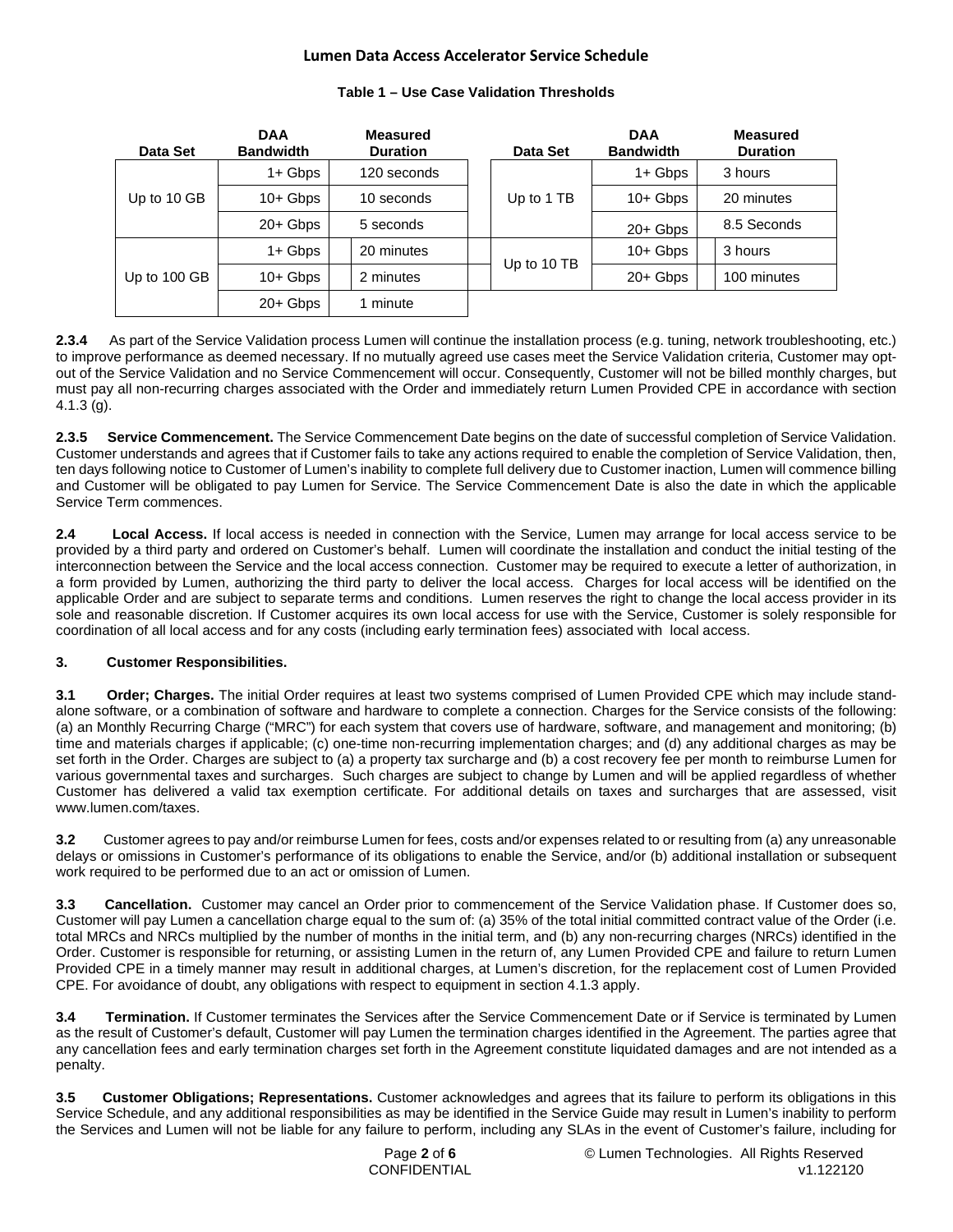customer's errors and omission in setting up the Customer environment. In addition, Lumen is not responsible for any loss or corruption of data or information. Customer agrees:

**3.5.1** to be responsible for maintaining a copy of all Customer Content in transit until receipt of confirmation that the Customer Content has been successfully transferred and stored;

**3.5.2** it, and not Lumen, will be solely responsible for establishing, maintaining and resolving issues with any Customer-maintained network connectivity;

**3.5.3** that operation of the Service requires Customer to open all necessary service ports into Customer's LAN and provide all necessary access permissions, including managing Customer provided firewalls to enable traffic required to operate, manage, and monitor the Service. Customer accepts sole responsibility for taking all reasonable precautions against the possibility of injury or damage inherent in connecting to the Network Service, including the installation and management of firewalls;

**3.5.4** to provide Lumen with information as Lumen may reasonably require to perform the Service(s). Customer agrees to cooperate with Lumen to commence the Service(s) without undue delay;

**3.5.5** not to send, receive or store content containing material which is: (a) in breach of any applicable laws, codes, conventions or regulations, including ensuring it has all necessary rights and authorizations associated with the content; (b) unsolicited by the recipient; or (c) disruptive of or destructive to any third party's Services. Customer assumes all liability and responsibility for the content of their data or digital files, including Customer Content;

**3.5.6** to provide contact numbers, methods of engagement, hours of availability escalation procedures and similar requirements as may be required by Lumen in advance of use of the Service;

**3.5.7** Designate and maintain a Customer Contact during the service term and any applicable renewal term (including current contact information). "Customer Contact" means a technical point of contact with sufficient knowledge, authority and access to address configuration issues, event notifications, system or infrastructure modifications and authentication of applicable systems.

**3.5.8** to provide a single point of contact for communication and coordination during installation and test activities, for training purposes; and

**3.5.9** to identify the amount of bandwidth on the existing or new circuit to be initially allocated to the Service.

**3.5.10** Customer acknowledges that all third-party components of the Service are subject to the applicable vendor's decision to (i) not continue to provide or renew the Service with Lumen and/or (ii) modify or end of life a component(s). If any of the foregoing occurs, Lumen will use commercially reasonable efforts to migrate Customer to another comparable Lumen service at any time. Such migration will occur without regard to Customer's current term.

**3.5.11** Customer nor its representatives will not attempt in any way to circumvent or otherwise interfere with any security precautions or measures of Lumen relating to the Service or any other Lumen Provided CPE.

**3.5.12** Customer consents to Lumen collecting and compiling system and operational metrics data to determine trends and improve service capabilities. Lumen may associate this data with similar data of other Customers so long as such data is merged in a manner that will not in any way reveal the data as being attributable to any specific Customer. Customer acknowledges Lumen's access to content is generally limited to machine/system generated information and/or metrics, however if required as part of Lumen's obligation to provide the Service, or requests by Customer, Lumen may have access to Customer Content, including personal information.

**3.5.13 Software.** Customer agrees that any third-party software including any corresponding documentation, provided to Customer by Lumen in connection with the Service will be used strictly in accordance with applicable licensing terms and conditions. Customer acknowledges the Services contains hardware and software licensed from third parties. All rights in and to any third-party software, data and hardware (e.g. servers) are reserved by and remain with the applicable third parties. Any software (including related documentation) that may be provided by Lumen or its third-party licensors may be used solely as part of the Services.

**3.5.14 Customer Information Processing.** Customer grants to Lumen (and, where necessary, will procure the grant from relevant end users) all rights and permissions to use, access and/or process Customer's intellectual property, information, databases, data or materials as necessary to provide the Services. In particular, rights include processing: (i) to prevent or address service or technical problems; (ii) to provide Customer with additional or extended support; (iii) to prevent or address fraud, or security issues; or (iv) to comply with Customer's reasonable and lawful instructions communicated to Lumen.

**3.5.15 Scheduled Maintenance.** Customer agrees that Lumen may interrupt Services in order to conduct network maintenance or repair, or to restructure or make adjustments to facilities or installations. Lumen will use its reasonable efforts to notify Customer in advance of any prolonged interruptions. Customer will notify Lumen in advance of any maintenance activity that may cause alarms to be generated within the Service.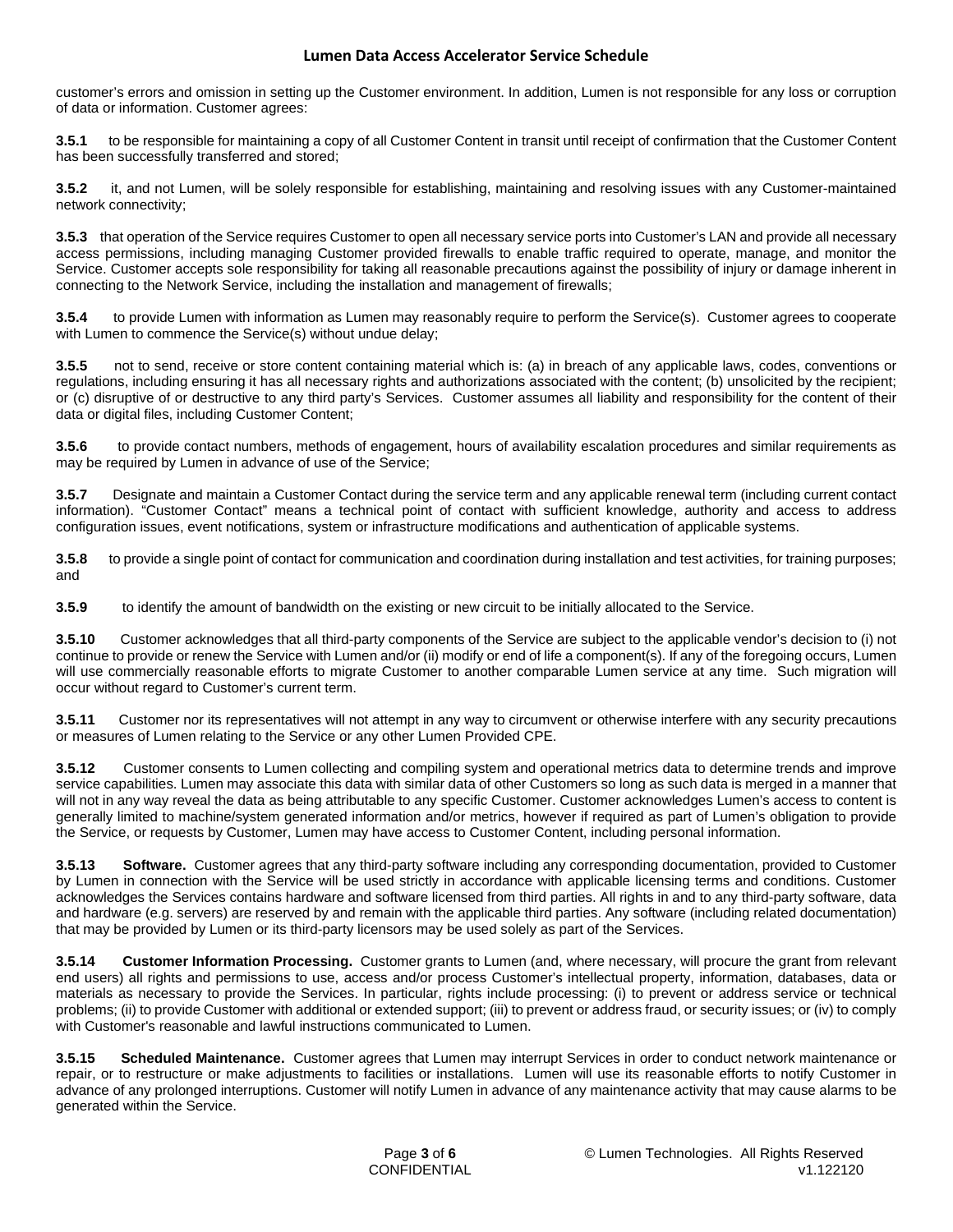**3.5.16 Local Area Network.** Customer will be solely responsible for: (a) the maintenance and performance of its local area networks and related connectivity; (b) the integration and/or proper interoperability of the local area network with the Lumen Provided CPE, and (c) the duration of time required to transmit a data file across the local area network. Customer agrees to notify Lumen promptly of any developments with the local area network which may affect the functionality of the Services.

**3.5.17** Customer is solely responsible for the selection, supplying, installation, operation, maintenance, use and compatibility of any equipment, facilities and/or other materials used in connection with the Service and not provided by Lumen, including any related applications, systems and software ("Customer Equipment"), and Lumen expressly disclaims any responsibility therefrom. Customer: (a) will ensure that all Customer Equipment used with and/or connected to the Service or the Network complies with all applicable laws, licenses, industry standards and reasonable instructions provided by Lumen; (b) will ensure applicable software (e.g. software that may impact storage protocol) is a version that is compatible with the Service; and (c) understands that if any Customer Equipment impairs its use of the Service, Customer will remain liable for applicable charges and any otherwise applicable Service Level will not apply.

## **3.5.18 Prohibitions.** Customer will not:

**3.5.18.1** rent, time share, lease, sub-license, loan, copy, duplicate, modify, adapt, merge, translate, reverse-engineer, de-compile, disassemble or create derivative works based in whole or in part the Lumen Provided CPE;

**3.5.18.2** attempt to (i) defeat, penetrate or compromise any security feature of the Lumen Provided CPE, Network or Services, or (ii) create, transmit or introduce into the Network any virus, worm, Trojan Horse or other destructive or contaminating program; or

**3.5.18.3** use, export or re-export any of Lumen Provided CPE or technical data provided by Lumen except in compliance with the export control laws and regulations of the United States or other applicable laws.

**3.5.18.4** Customer agrees that it has adopted and implemented, and will maintain, a corporate information security program designed to protect its Customer Content from unauthorized access, use, or disclosure. Customer is solely responsible for maintaining appropriate security, protection and backup of applicable content, information or Customer Content, including encryption of Customer Content.

**3.5.18.5** Customer acknowledges that the Customer environment may be configured with varying degrees of security and further acknowledges that it and not Lumen will be responsible for whether the Services and Customer environment are configured in a secure manner, and no security requirements or obligations of Lumen related to any other Lumen Service, including FedRAMP, NIST, FISMA, or other security platforms will apply.

**3.5.19** Customer is responsible for: (a) ensuring that it has provided all requisite notices, obtained all requisite consents and otherwise secured any necessary rights for any Customer Content and other Customer information; (b) determining the legal suitability of the Services in light of the type of Customer Content involved; and (c) its use of the Services in compliance with applicable law, including Privacy Laws.

**3.5.20** Customer understands and acknowledges the Services are not designed to any specific security requirements and are not suitable for regulated content, including for the transmittal or maintenance of protected health information consistent with the Health Insurance Portability and Accountability Act (HIPAA), as amended or any other personal or sensitive information. Customer warrants and represents that it will not use the Services to maintain, transmit or store protected health information and agrees to indemnity, defend and hold Lumen and its affiliates harmless from and against any actual or alleged claims related to or arising out of Customer's use of the Services for such purpose.

### **4. Additional Limitations and Disclaimers.**

# **4.1 Lumen Provided CPE.**

**4.1.1** Lumen or its applicable vendor retains all right, title and interest in the Lumen Provided CPE. Customer will use the Lumen Provided CPE only in connection with the Services and at the location specified on the Order and solely in connection with the Services. Customer will be responsible for any loss, theft, destruction of or damage to the Lumen Provided CPE in Customer's control. Customer will not disconnect, move, disassemble, tamper with or make any repairs, alterations, additions or replacements to the Lumen Provided CPE without Lumen's prior written consent. Customer will permit Lumen to remotely monitor and manage the Lumen Provided CPE in order to prevent tampering or unauthorized access to the Lumen Provided CPE and the Network Service. If the Lumen Provided CPE is tampered with or disconnected without Lumen's authorization, Lumen reserves the right to immediately suspend the provision of Services while performing a comprehensive evaluation of the Service. Lumen expressly reserves the right to operate the Lumen Provided CPE as part of the Network, to conduct diagnostics and to perform other Network operations that do not unreasonably interfere with the use of the Services.

**4.1.2** Customer agrees that it will: (a) not assert any ownership interest whatsoever in the Lumen Provided CPE; (b) keep the Lumen Provided CPE free and clear from all liens, claims and encumbrances; and (c) take all such actions as reasonably determined by Lumen to be necessary to protect Lumen's or the applicable vendor's interest in the Lumen Provided CPE. Except as expressly provided in this Service Schedule, no other license or right to any of Lumen's intellectual property is granted or will be inferred from this Schedule or the Agreement.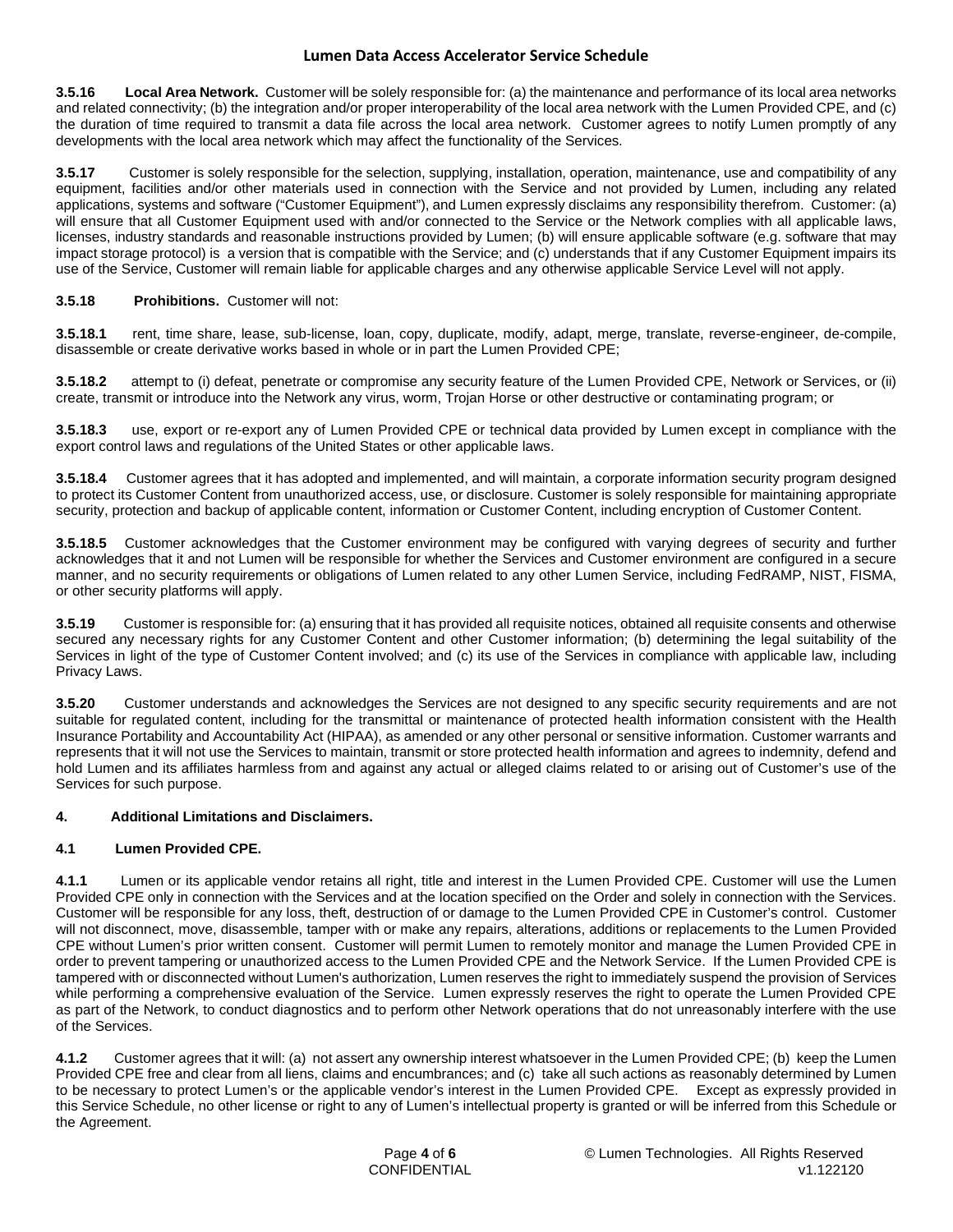**4.1.3** If any Lumen Provided CPE will be located at a Customer premises, Customer agrees: (a) it has and will maintain all rights, authorizations and consents necessary to enable Lumen to operate and maintain the Services at the Customer locations; (b) it will, at its expense, provide secure, suitable space and environmental conditions, including power supply, rack space, HVAC, cabling, lighting and any other items for environment requirements, at the Customer location(s) as necessary for the installation, operation or maintenance of the Service, including cabling for connectivity between Lumen Provided CPE and the Lumen network devices; (c) it will ensure that Lumen, its agents and subcontractors have sufficient, safe and timely access to the Customer locations to enable Lumen to test, operate, maintain and disconnect the Services; (d) it will not, and will not permit others to, move, configure, tamper with, modify, restrict access to, or attempt to repair the Services, Lumen Provided CPE or network or interfere with the maintenance of it; (e) it bears the entire risk of loss, theft, destruction, or damage to the Lumen Provided CPE at Customer locations; (f) it will provide all information and cooperation reasonably required by Lumen in order for Lumen to provide the Services under this Service Schedule; and (g) upon any expiration or termination of the applicable Service, Customer will, at the option of Lumen, return the Lumen Provided CPE to Lumen at Customer's expense within thirty (30) days, or provide all necessary cooperation to allow Lumen to promptly remove the Lumen Provided CPE from any Customer location(s).

**4.1.4** Customer agrees to notify Lumen in writing at least sixty (60) days prior to relocation of the Lumen Provided CPE. Customer agrees that a Change Order, including applicable fees will apply for any changes to locations. Lumen reserves the right to install alternate Lumen Provided CPE that does not affect the functionality of the Service. Customer agrees to cooperate with Lumen in the installation of any new Lumen Provided CPE.

**4.2 Intellectual Property.** Lumen's intellectual property and proprietary rights include skills, know-how, modifications or other enhancements developed or acquired in the course of configuring, providing, or managing the Service. Each party agrees that it will not, directly or indirectly, reverse engineer, decompile, reproduce or otherwise attempt to derive source code, trade secrets, or other intellectual property from any information, material, or technology of the other party or its licensors. Nothing in this Service Schedule or the performance of it conveys, or otherwise transfers any right, title, or interest in any intellectual property or other proprietary rights held by either party or its licensors.

**4.3** LUMEN DOES NOT WARRANT THAT THE OPERATION OF THE SERVICES, NETWORK, OR LUMEN PROVIDED CPE WILL BE UNINTERRUPTED OR ERROR FREE, THAT THE LUMEN PROVIDED CPE WILL BE COMPATIBLE WITH ANY THIRD PARTY HARDWARE, SOFTWARE, SYSTEMS OR CUSTOMER EQUIPMENT OR INFRASTRUCTURE, THAT PERFORMANCE OF THE SERVICES WILL BE UNINTERRUPTED, THAT SERVICE WILL BE FREE FROM LOSS OR LIABILITY ARISING OUT OF HACKING OR SIMILAR MALICIOUS ACTIVITY, THAT ANY SERVICES PERFORMED COMPLY WITH OR SATISFY ANY APPLICABLE GOVERNMENTAL OR INDUSTRY DATA SECURITY OR THAT ANY CONTENT WILL BE SECURE OR NOT OTHERWISE LOST, CORRUPTED, ALTERED OR ACCESSED, INCLUDING TRANSMISSION BETWEEN LUMEN INFRASTRUCUTRE AND/OR CUSTOMER'S OWN OR CONTRACTED INFRASTRUCTURE. LUMEN DISCLAIMS RESPONSIBILITY, WARRANTY AND LIABILITY FOR DELAY, SECURITY BREACHES, SECURITY POLICIES, DENIAL OF SERVICE ATTACKS OR RELATED SECURITY ATTACKS, INTERRUPTION OR INEFFICIENCY ATTRIBUTABLE TO THE SERVICES OR CONNECTIVITY.

**4.4 Damages Cap.** Except for the payment and indemnification obligations of Customer and subject to the Damages Limitations provision in the Agreement or similar waiver of consequential damages provision, the total aggregate liability of Lumen arising from or related to a claim will not exceed in the aggregate the total MRCs, NRCs, and/or usage charges paid or payable to Lumen for the affected Services under this Service Schedule in the six months immediately preceding the first event giving rise to the cause of action ("Damage Cap").

# **4.5 Personal Data Protection.**

**4.5.1 Business Contact Information**. Customer and Lumen, its affiliates and/or vendors, acknowledge that it may be necessary to provide the other party with certain personal data necessary for the performance of each party's obligations under this Service Schedule, such as business contact information and credentials to access the applicable Portal(s). The parties acknowledge and agree that each is a data controller in its own right with respect to any such personal data exchanged under this Service Schedule, and any such personal data is provided on a controller-to-controller basis. Any personal data exchanged under this Service Schedule will be limited solely to the extent necessary for the parties (including Lumen vendors) to perform their obligations or exercise their rights under this Schedule and in connection with the performance of the Services in locations worldwide to support the delivery of the Service. As used in this Service Schedule, the terms "personal data" and "controller" will have the meanings ascribed to them in applicable data protection laws, including, without limitation, the European Union General Data Protection Regulation (Regulation (EU) 2016/679) ("GDPR"). Each party will be independently and separately responsible for complying with its obligations as a controller under applicable data protection laws in its capacity as a data controller with respect to the personal data it provides to the other party and/or receives from the other party.

**4.5.2 End User Information.** Customer acknowledges that Lumen and its third party suppliers will not access or store any personal data of end users as part of the Services.

**4.6 Open Source.** Certain Services may include open source software and/or publicly distributed software (each, "open source software"), each of which is a separate and independent work and is subject to its own or open source or public license agreement ("Open Source License Agreement"). Customer agrees that open source software is licensed to Customer from the original licensor (and not Lumen) under, and are subject to, the terms of the applicable Open Source License Agreement, which Customer agrees to. Nothing in

Page **5** of **6** © Lumen Technologies. All Rights Reserved CONFIDENTIAL v1.122120